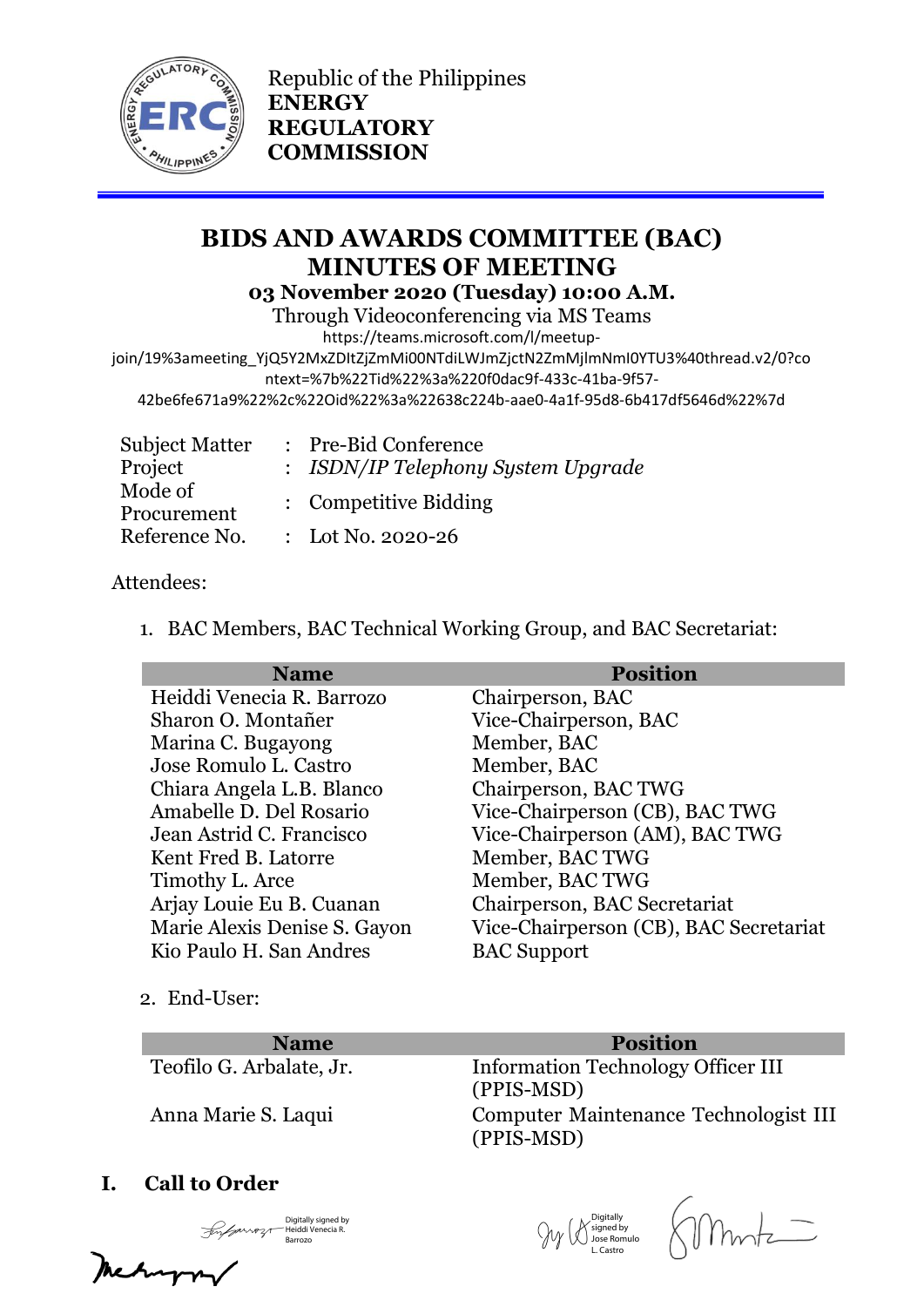The Pre-Bid Conference for the *Procurement of ISDN/IP Telephony System Upgrade* with an Approved Budget for the Contract (ABC) of Eight Million Pesos (PhP8,000,000.00), was called to order at twenty-eight minutes past ten o'clock in the morning (10:28 A.M.) through videoconferencing via MS Teams, with BAC Chairperson Heiddi Venecia R. Barrozo as the presiding officer.

### **II. Determination of Quorum**

The BAC Secretariat Chairperson, Atty. Arjay Louie Eu B. Cuanan, confirmed the presence of a quorum with the attendance of BAC Chairperson Barrozo, BAC Vice-Chairperson Sharon O. Montañer, and BAC Members Atty. Jose Romulo L. Castro and Atty. Marina C. Bugayong.

After having established the required quorum, the BAC Secretariat Chairperson likewise acknowledged the presence of the BAC Technical Working Group (TWG), BAC Secretariat, BAC Support, as well as the representative from the end-user. Invitations to observe the Pre-Bid Conference were sent to Bishops-Businessmen's Conference for Human Development (BBC), Commission on Audit (COA), Philippine Chamber of Commerce and Industry (PCCI), and Transparency Accountability Network (TAN). However, none of the invited observers attended the pre-bid conference despite such notice.

#### **III. Proceedings**

BAC Secretariat Chairperson Cuanan manifested that no prospective bidders manifested their intention to join the scheduled Pre-Bid Conference.

BAC Chairperson Barrozo asked the pleasure of the BAC given that no prospective bidders joined and signified their intention to join the Pre-Bid Conference.

BAC Vice-Chairperson Montañer emphasized that the primary purpose of the pre-bid conference is to address the concerns and inquiry of the bidders. She further moved for the adjournment of the meeting given that no bidders signified intent to join the pre-bid conference.

BAC Member Atty. Marina C. Bugayong seconded the motion.

*(The remainder of this page was intentionally left blank)*

Digitally signed by Jose Romulo L. Castro

**Minutes of the Meeting: Pre-Bid Conference for the Procurement of** *ISDN/IP Telephony System Upgrade 2*

Digitally signed by Heiddi Venecia R. Barrozo

Mehapor